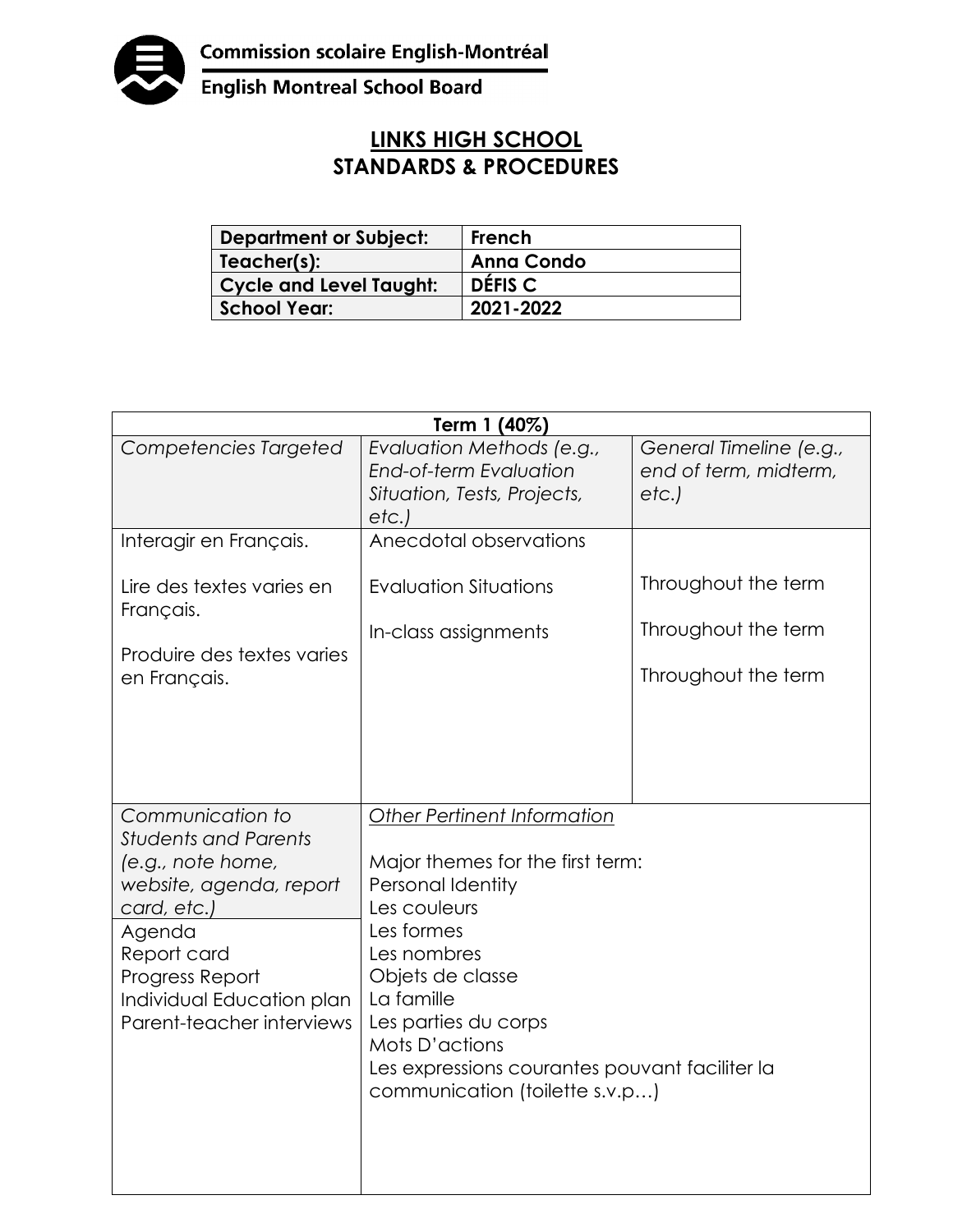| Term 2 (60%)                                                                                                                                                                                      |                                                                                                                                                                                                                                                                                                                                                |                                                          |  |  |
|---------------------------------------------------------------------------------------------------------------------------------------------------------------------------------------------------|------------------------------------------------------------------------------------------------------------------------------------------------------------------------------------------------------------------------------------------------------------------------------------------------------------------------------------------------|----------------------------------------------------------|--|--|
| Competencies Targeted                                                                                                                                                                             | Evaluation Methods (e.g.,<br>End-of-term Evaluation<br>Situation, Tests, Projects,<br>etc.)                                                                                                                                                                                                                                                    | General Timeline (e.g.,<br>end of term, midterm,<br>etc. |  |  |
| Interagir en Français.<br>Lire des textes varies en<br>Français.<br>Produire des textes varies<br>en Français.                                                                                    | Anecdotal observations<br><b>Evaluation Situations</b><br>In-class assignments<br>Quizzes and Tests                                                                                                                                                                                                                                            | Throughout the Term                                      |  |  |
| Communication to<br><b>Students and Parents</b><br>(e.g., note home,<br>website, agenda, report<br>card, etc.)<br>Agenda<br>Report card<br>Individual Education plan<br>Parent-teacher interviews | <b>Other Pertinent Information</b><br>Thèmes:<br>Chansons québécoises<br>Les expressions courantes pouvant faciliter la<br>communication<br>Les formules de politesse<br>Comprendre les pictogrammes les plus courants<br>Exemple: Faire la différence entre les toilettes<br>réservées aux hommes et celles qui sont réservées aux<br>femmes. |                                                          |  |  |

| Term 3 (60%)          |                                                                                                   |                                                          |  |
|-----------------------|---------------------------------------------------------------------------------------------------|----------------------------------------------------------|--|
| Competencies Targeted | Evaluation Methods (e.g.,<br><b>End-of-term Evaluation</b><br>Situation, Tests, Projects,<br>etc. | General Timeline (e.g.,<br>end of term, midterm,<br>etc. |  |
| Interagir en Français | Anecdotal observations                                                                            | Throughout the Term                                      |  |